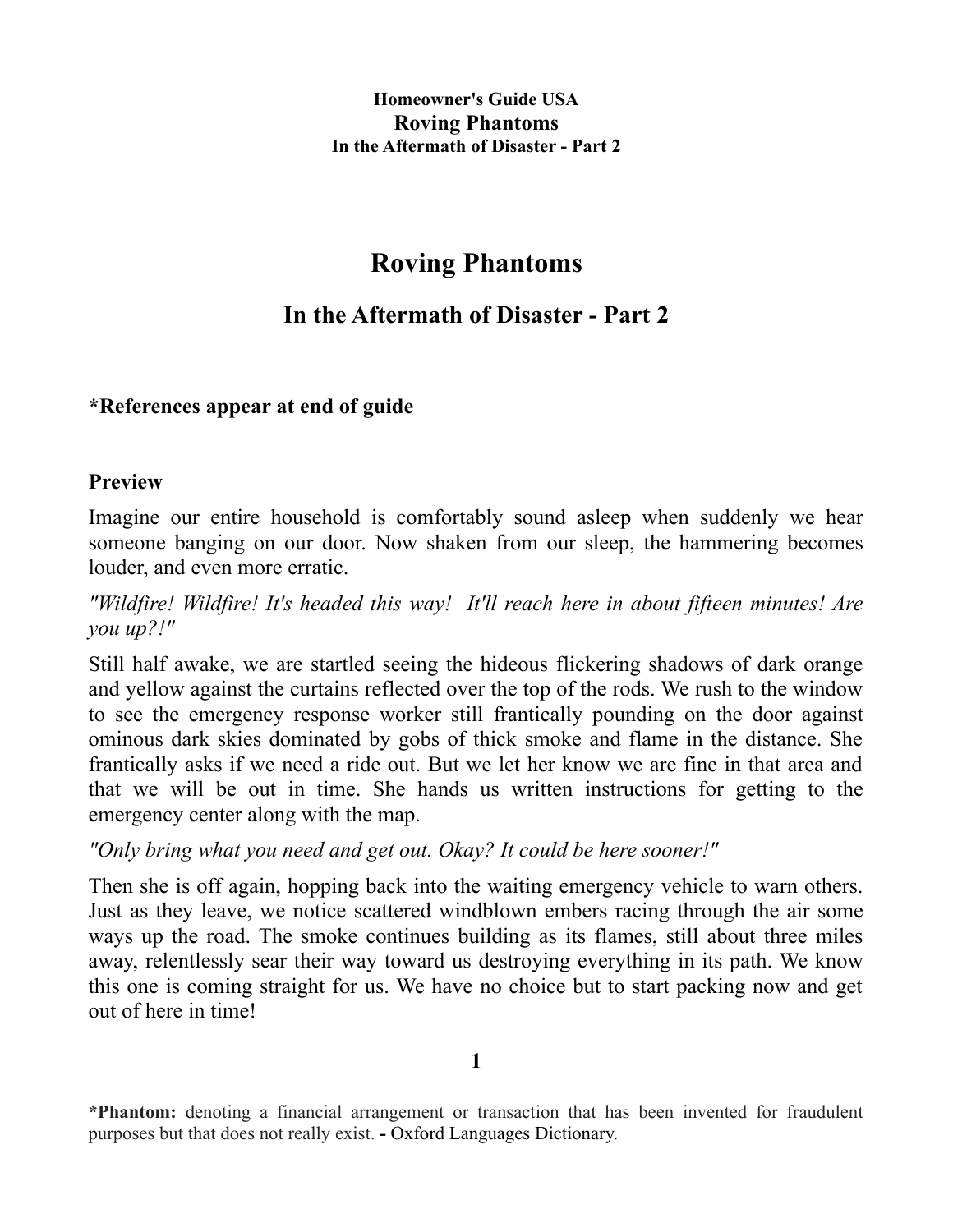We are out of the house in about ten minutes. But as we are reluctantly driving away in the SUV, the horrifying surge of flame seems to be picking up momentum. Curiously, as we look over at the raging threat in the distance, then back to our home, and the kids' tree house in the yard, we wonder if they will still be there after this wildfire has run its course. We are all silent sensing somehow that this is the last time we are going to see our house standing. There are so many things we may never see again. All we have invested, so much of our lives gathering to make our place as enjoyable as possible, may soon be gone.

# **The Aftermath**

There is certainly no good thing to be said about the ravaging effect of wildfires. Of course, it is simple for one, not directly impacted by the devastation, to miss the fact that these are not just "wildfires." Instead, these are massive infringements on the lives of those who survived - and have been on those who did not (2020 death toll - 43). Like all disasters, these massive fires burn through the core of our deepest emotions, leaving an indelible scar in our memories, and upsetting practically everything we have worked so hard to achieve.

This is a moment in time where we experience such grave loss that it requires quite a bit of strength to gather ourselves to think logically about how we are going to continue. Are we going to sell our property and take flight to areas which are not prone to such uncontrollable aberrations? But in today's world, where would we go? Everything is so expensive. Most will opt to remain - rebuild, and brave the risk of another onslaught. It becomes a matter of personal commitment to *home -* even when presently faced without a physical house in which to live. We will build another. We are down, but not out!

## **Quest for Recovery**

After firefighters and other emergency response personnel have successfully extinguished the flames, there is a lull before we are legally permitted to personally assess our damage. The smoke has cleared. There are no more smoldering embers. However, the stench of the destruction is ever-present - and will linger. The area, so barren by comparison to what it used to be, will be renewed. This is going to take a while, but it is worth it.

**<sup>2</sup>**

**<sup>\*</sup>Phantom:** denoting a financial arrangement or transaction that has been invented for fraudulent purposes but that does not really exist. **-** Oxford Languages Dictionary.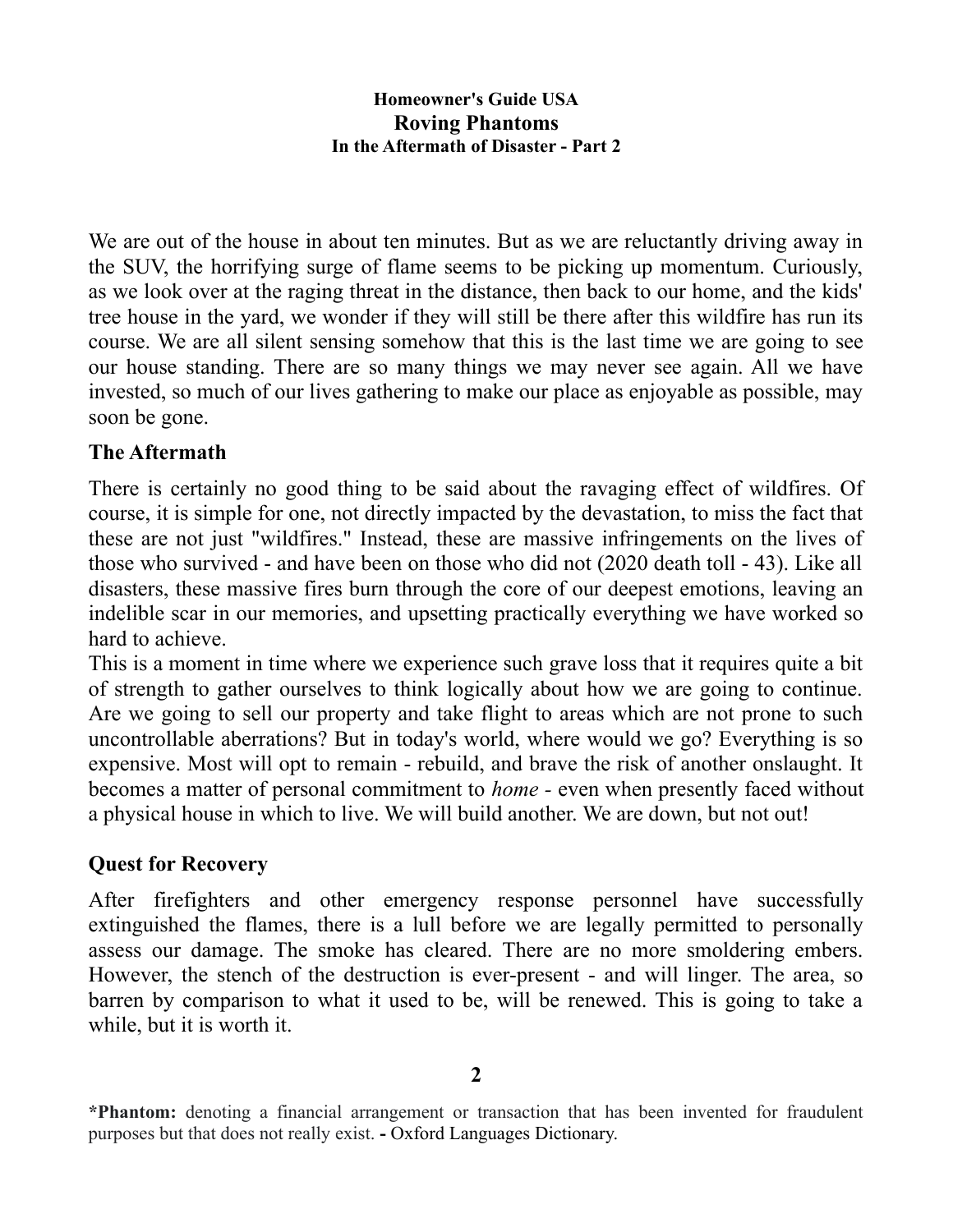### **As The Fire Rages Elsewhere**

While the flames continue to claim more property in other areas, let us assume that ours has seen the worst of it. For at least this wildfire season, in our immediate area, it is done. Now it is time to reclaim and salvage whatever we can. Although our first thought may be to hire a building trades firm to discuss rebuilding, there are a couple vital facts which are helpful:

1. We may want to first connect with the state *Environmental Protection Agency* (EPA). The EPA is the leading authority in the aftermath of wildfires - not a private contracting firm or anyone else who offers restoration services. We may want to consider the fact that contractors who approach us after the wildfire in recent history, seek to undercut our government. This is done by soliciting for work which EPA crews are most trained and experienced for accomplishing. These ambitious tradesmen/women want to be the first on the spot after the damage - a head of government. However, this is very dangerous since after wildfires, there are major phases in which government must take the lead:

a. **Phase 1** Hazardous Materials Removal **(Household)**. Those who are most familiar with our electrical, sewage, gas and water supply lines are public utilities firms. These have been grafted into the day-to-day operations of our local government. They have the blueprints and they are most familiar with potential trouble spots which can be extremely hazardous to our entire household. The city/town authorities *must first inspect* our immediate property for anything which can be detrimental to our health. When found, they will cite, and offer remedial action. The process can require weeks or months. Subsequently, building tradesmen/women, whether builders, demolition experts, remodelers, or others working as private contractors, threaten our home safety offering to do anything before government. Be their intent good or bad, they are detrimental concerns to avoid. EPA, since it is a federal agency, works with local government in the clean up before anyone else. They are obligated to ensure our property is safe before we can go ahead to consider private building trades firms to do itemized work on our property.

**<sup>\*</sup>Phantom:** denoting a financial arrangement or transaction that has been invented for fraudulent purposes but that does not really exist. **-** Oxford Languages Dictionary.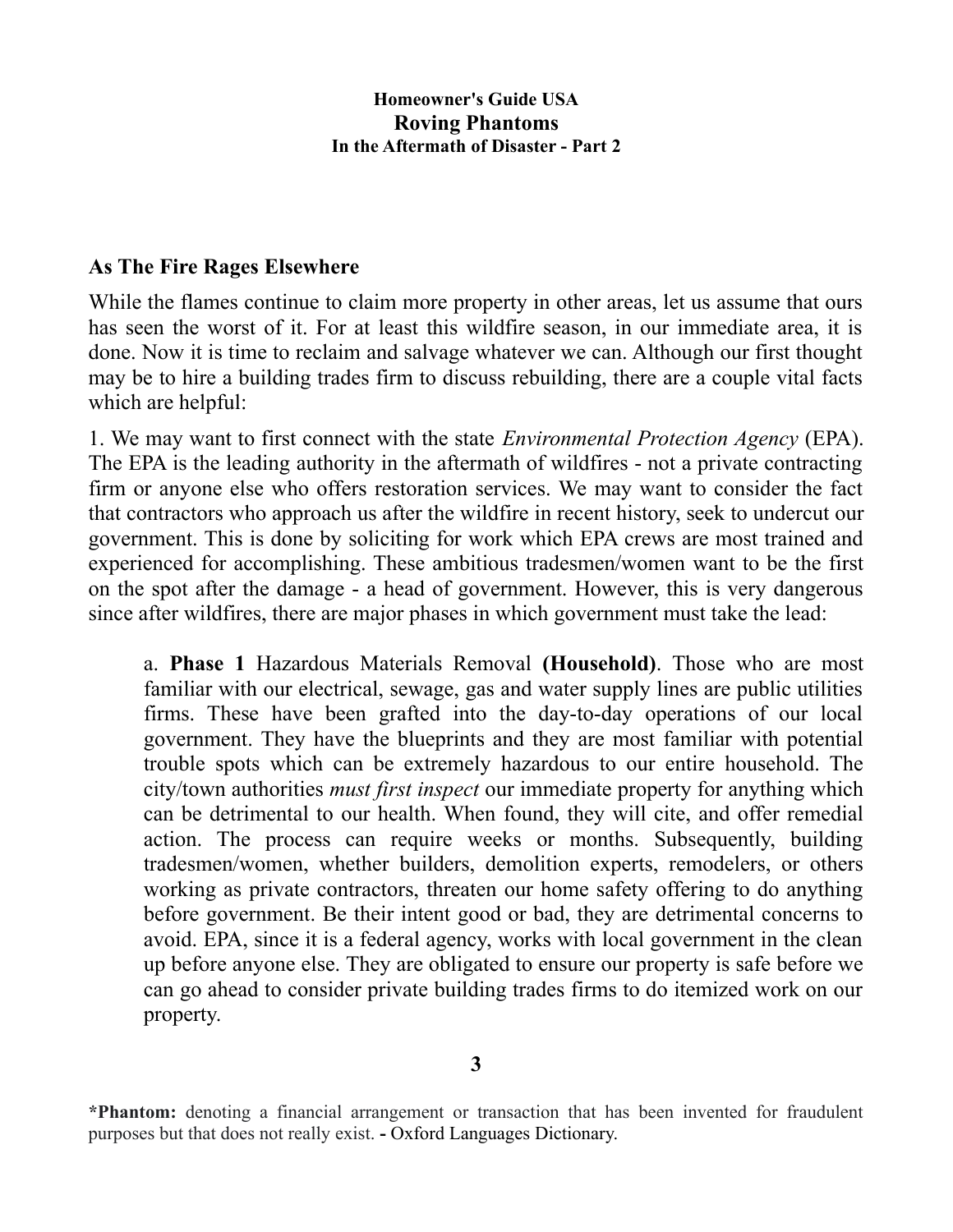b. **Phase 2** Hazardous Materials Removal **(Ash and Debris).** When our local government working together with the EPA has done everything within experience to ensure our property is secure, then they begin massive removal of the resulting ash and debris - not private contractors under pretense of "*coming to the rescue*."

2. Also, we can connect with the *Federal Emergency Management Agency* (FEMA) for the funding we need. We may want to do that previous to large-scale, local government *Phase 1* and *Phase 2* clean up initiatives.

Although FEMA is not known for rapid dissemination of emergency relief funds, we may not want to delay filing for ours. But, there is something else we should know:

*"Federal and state workers never ask for or accept money and always carry identification badges. There is no fee required to apply for or to get federal disaster assistance." - FEMA*

In that case, while FEMA is *on the ground* where we are, if building tradesmen/women solicit for present or future work in the aftermath, it is highly unlikely their intents are noble. Who knows? They may ask for a financial retainer of sorts to *hold our place* for their services when our property is ripe for rebuilding - or other home services. Some may not say they are with FEMA but conduct themselves in such a way as to cause us to think they are. We may find it most essential not to trust any company or individual soliciting home-related services for a fee - or without charge. It is extremely plausible that, at this point, we have had our fill of *rude awakenings!*

## **Lessons to Never Forget**

Do we remember the *Tubbs Fire* of 2017? At the time, it was known as the largest wildfire in Californian history. For this story, we are focusing on Sonoma County which reportedly experienced the loss of 5,000 homes [22 fatalities]. Quite usually, there was the unexpected entourage of corrupt contractors. They would convince innocent residents they were upstanding professionals, but after collecting their money, they performed shoddy - if any work. However, it may be of interest to note that all dishonest contractors *are not men*, and *all married* contractors are not honest. Yet we can easily be swayed authorizing the hire of them because they are women or married. Key motive: based not on verified competence to deliver, but on irrelevant values.

**<sup>\*</sup>Phantom:** denoting a financial arrangement or transaction that has been invented for fraudulent purposes but that does not really exist. **-** Oxford Languages Dictionary.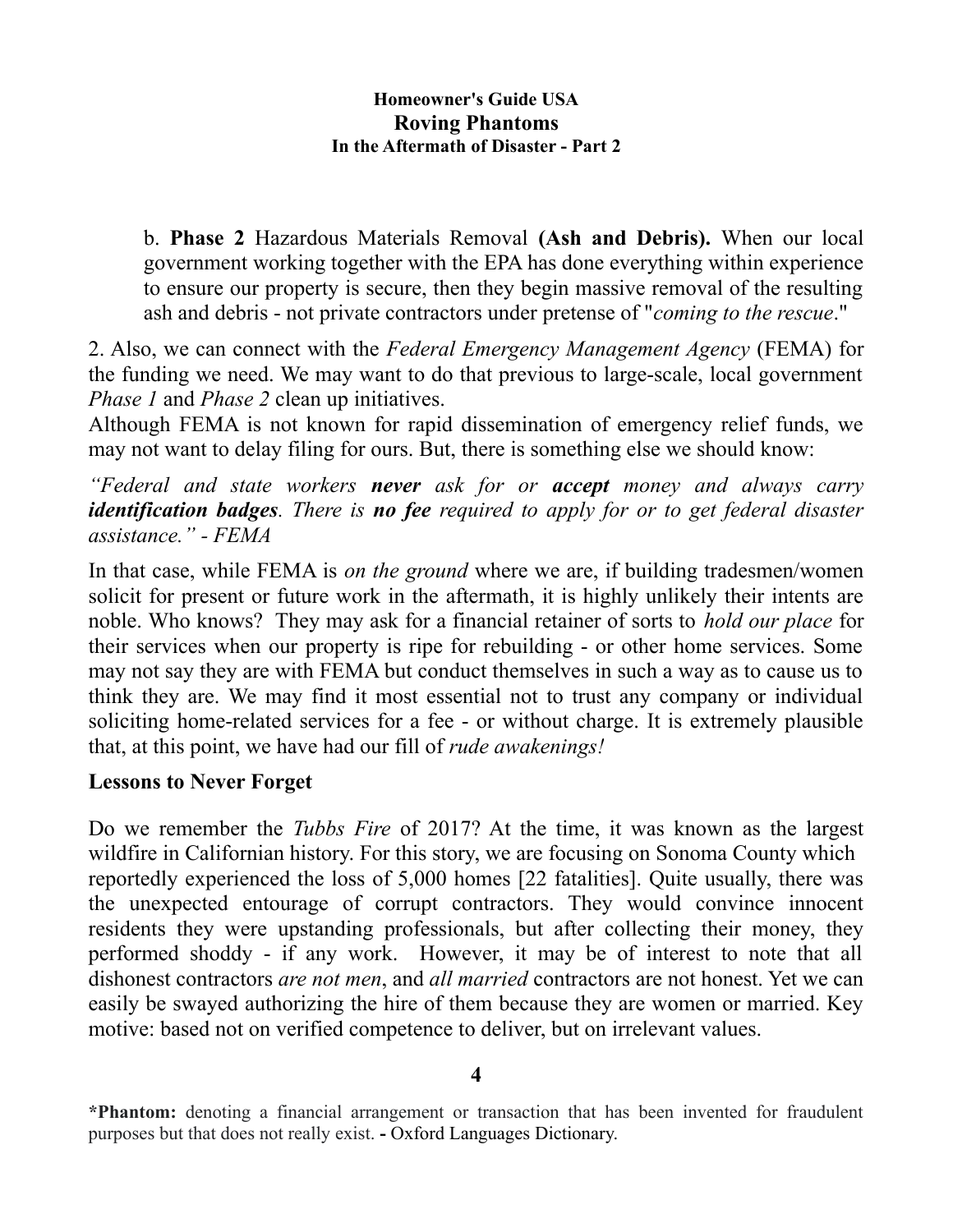What does a contractor's gender or marital status have to do with his/her professional rapport with residents? Nothing. We may not want to be so sentimental as to base our hiring decision on anything but a contractor's proven ability to deliver. Gender, marital status, or anything not directly related to his/her capacity to perform is unimportant. We are considering these very basic beliefs for *sober-mindedness* in hiring because of the reason we are about to indulge: one which is enormously quirky in that the *phantom* appears as a married couple.

## **Double Trouble**

Although various editions of this story are foggy about exactly when this pair emerged, it is safe to say it was not long after the *Tubbs Fire*. However, whenever they launched this spree, they began to leave a messy trail of compounded grief among an estimated 39 private households. Consistent with the given account, they received advanced monies on promises for reconstructing houses.

Unfortunately, for all those mentioned, here we are, three long years later (2020), but said residents claim to have yet to see delivery. That is to say, those who trusted this *attractive* married couple were allegedly betrayed. Their homes were never rebuilt. Although this unsavory duo reportedly mentioned keeping their word building at least *some* of the houses*,* there appears to be no documentation to that effect.

Will it help to know that the business was very probably legal at the time of the report? No mention of it being otherwise. Sure! Licensed, bonded, and insured! But, if they were aptly credentialed, how is it that they could be so wayward? One explanation: morally corrupt. This is something credentials do not reveal. Beware of these words:

*"Hire only contractors who are licensed, bonded, and insured"* - they could mean making the mistake of feeling safe in the presence of an evil we cannot see - until it is too late.

## **Summary**

For sure, there is nothing quite as marvelous as to be home and to lavish on ourselves all the benefits of it all. But then, hardly anything worse than having to flee its comfort and security in the dead of night because there is a treacherous wildfire nearby threatening to destroy us and our home in a single sweep. Then, the misery we feel when we return, sifting through the rubble to see what we can salvage from what was once there.

**<sup>5</sup>**

**<sup>\*</sup>Phantom:** denoting a financial arrangement or transaction that has been invented for fraudulent purposes but that does not really exist. **-** Oxford Languages Dictionary.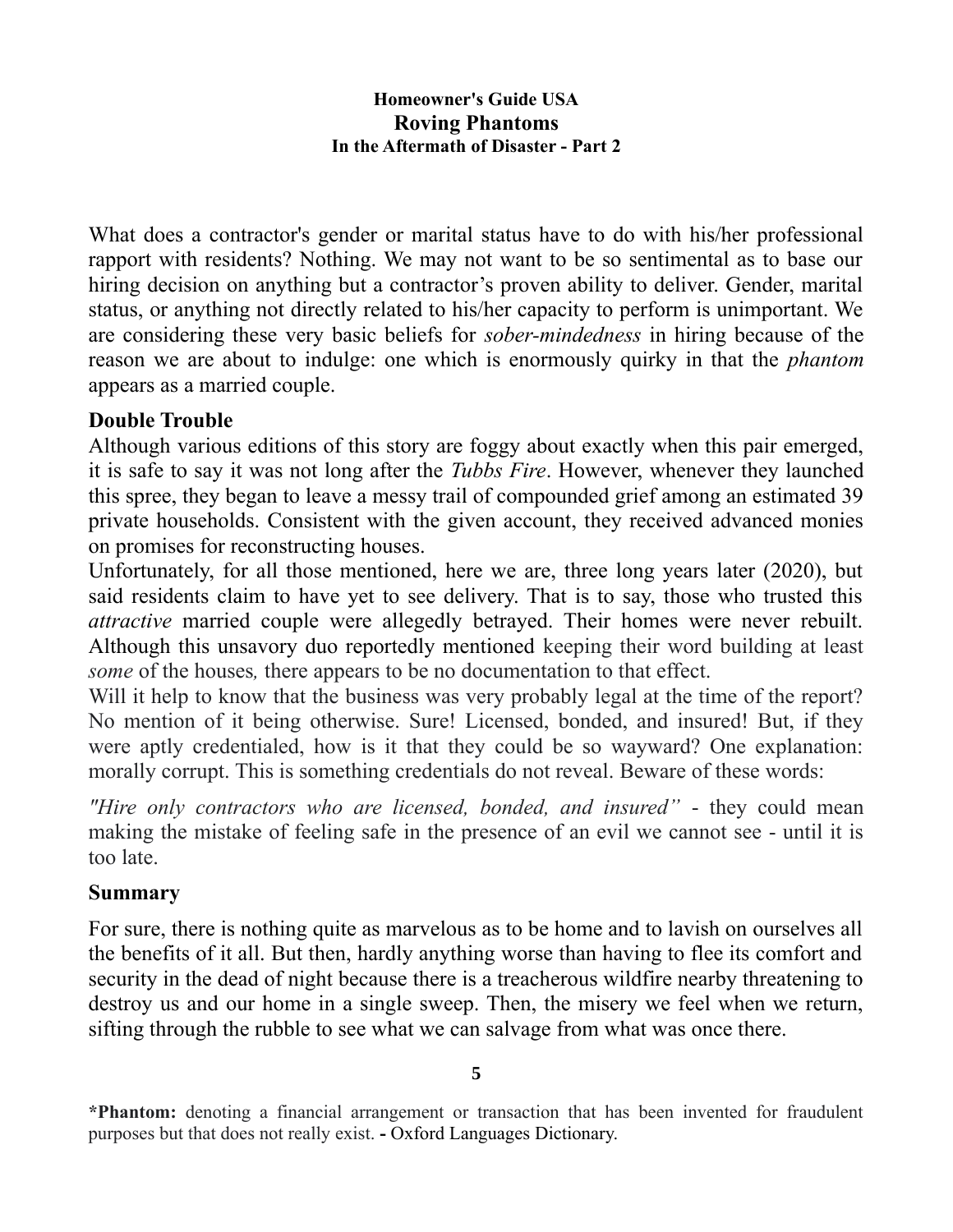There is too much at stake to risk hiring dishonest companies and individuals to help rebuild when their major concern is to sheepishly rob us, then disappear. They do it because many of us are unable to *see* them for whom and what they really are.

HGRBS offers a series of helpful homeowners guides. They are free to download, access, and utilize. These can aide in our deeper understanding of how we can make safer hiring decisions in this realm. Through these convenient online booklets, we can be more enabled to "see" what is normally "unseen" about building tradesmen/women we may consider for hire.

\*Ironically, we find, that as in *Roving Phantoms in the Aftermath of Disaster - Part 1,* here are identical *reasons* for some disaster victims being easy prey - and the *outcomes*:

1. **Reason** -Impulsive decision making fueled by desperation.

2. **Reason** - Trusting individuals we have not first thoroughly checked out.

3. **Outcome + Reason** - Being wantonly *robbed blind* due to the lack of a house rule to guide safer hiring.

4. **Outcome** - Predators in contracting eluding prosecution for a number of years.

5. **Outcome** - Most victims, after being scammed, can wait several years – on only a *wish* for recovering our money to complete the project. It should have been delivered years ago. But the bad decision we made can inevitably cost us the steep price of never realizing it.

# HOME IS THE BEST WONDER OF THE WORLD!

# *\*Edited with special assistance from D. Madden*

In association with HGRBS – a 501 (c) (3) nonprofit corporation of independent volunteers

#### *[Public Courtesy - HGRBS ®](https://www.hgrbs-flagship.com/)*

**\*Phantom:** denoting a financial arrangement or transaction that has been invented for fraudulent purposes but that does not really exist. **-** Oxford Languages Dictionary.